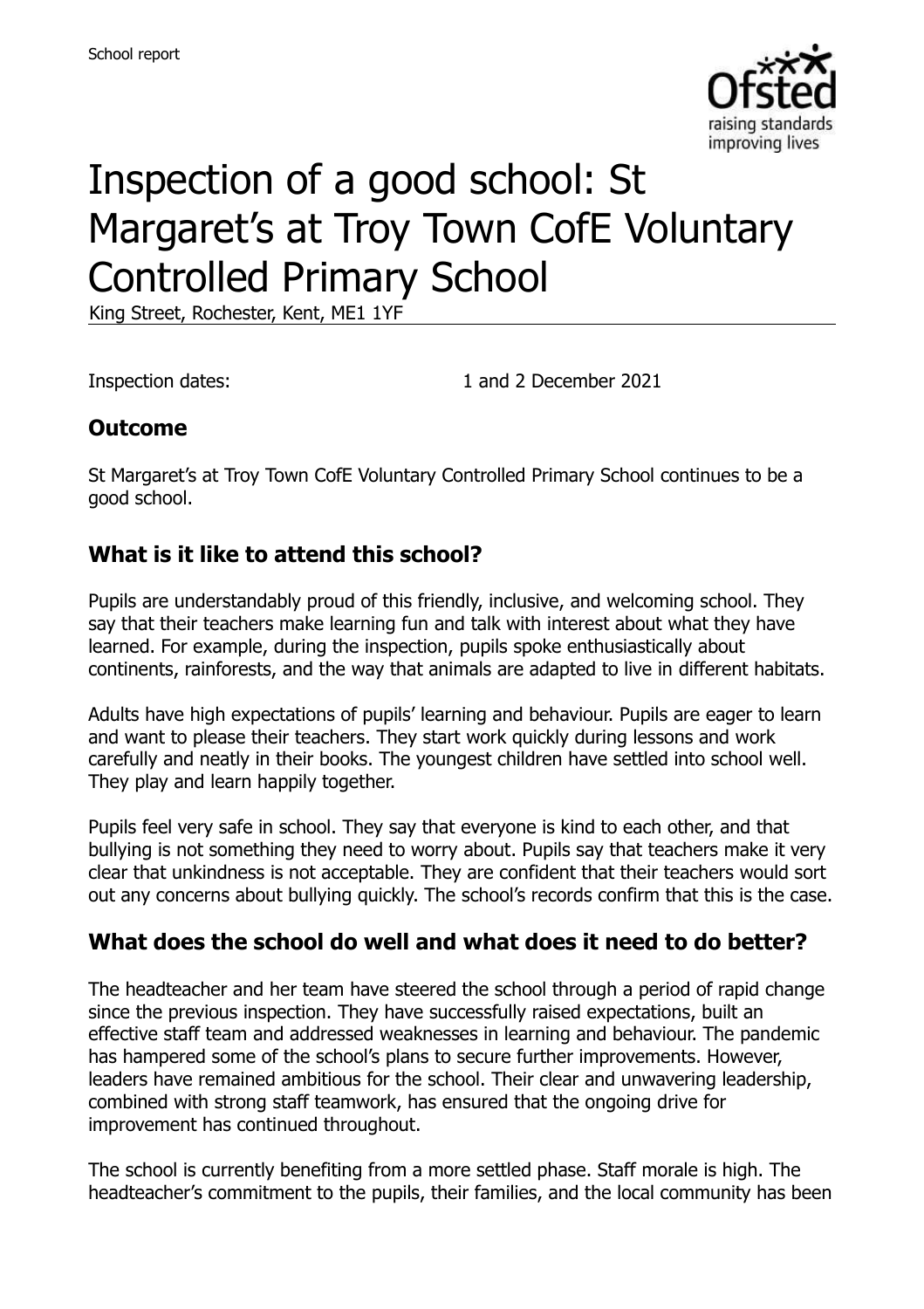

instrumental in shaping the school's family atmosphere. The school is calm and purposeful. Pupils enjoy school and work hard in lessons. Teachers make sure that pupils who become distracted during lessons are quickly re-engaged, so that lessons are not interrupted.

Leaders have worked hard over the past few years to develop the curriculum. Well-designed curriculum plans have now been created for all subjects. The benefits of this work are clear. Teachers now know exactly what they need to teach, and when. However, the pandemic has hampered plans to deliver the revised curriculum fully in the classroom. Some subjects, such as mathematics, are more securely established than others. Revised plans in subjects other than English and mathematics are being introduced now. Teachers assess pupils' learning regularly as they work. However, assessments are not always used well enough to adapt the curriculum for pupils with special educational needs and/or disabilities (SEND).

Mathematics is taught consistently well. Teachers are confident about what they are teaching. They make learning interesting and engaging so that pupils want to learn more. Pupils become proficient mathematicians. They talk with interest about what they have learned in the past. The youngest children in the school develop reliable number skills through a wide range of activities, such as counting objects and joining in with songs and rhymes.

The school is currently in the process of changing to a new phonics programme. The change was prompted by a dip in pupils' phonics skills over the past couple of years. Leaders had planned to introduce the change before the pandemic started. Their plans are now back on track. The programme has been introduced in early years and key stage 1. Leaders have scheduled training to support staff in delivering the programme confidently and effectively.

Historic weaknesses in phonics teaching, combined with the impact of the pandemic, mean that some pupils are behind in their reading. Leaders are acutely aware of the need to ensure that pupils catch up, including some of the older pupils in key stage 2, and are putting extra help in place.

Governors and trustees are knowledgeable about the school's work. The support provided by the trust since academisation has made a notable contribution to improvements in the school's work. For example, the trust updated the school's computing systems soon after academisation and continues to provide valuable training for staff. Leaders pay close attention to staff welfare and consider workload implications carefully when planning developments.

The school's curriculum ensures that pupils are well prepared for the next stage of their education. For example, pupils learn about different religions and have regular opportunities to consider topical issues.

## **Safeguarding**

The arrangements for safeguarding are effective.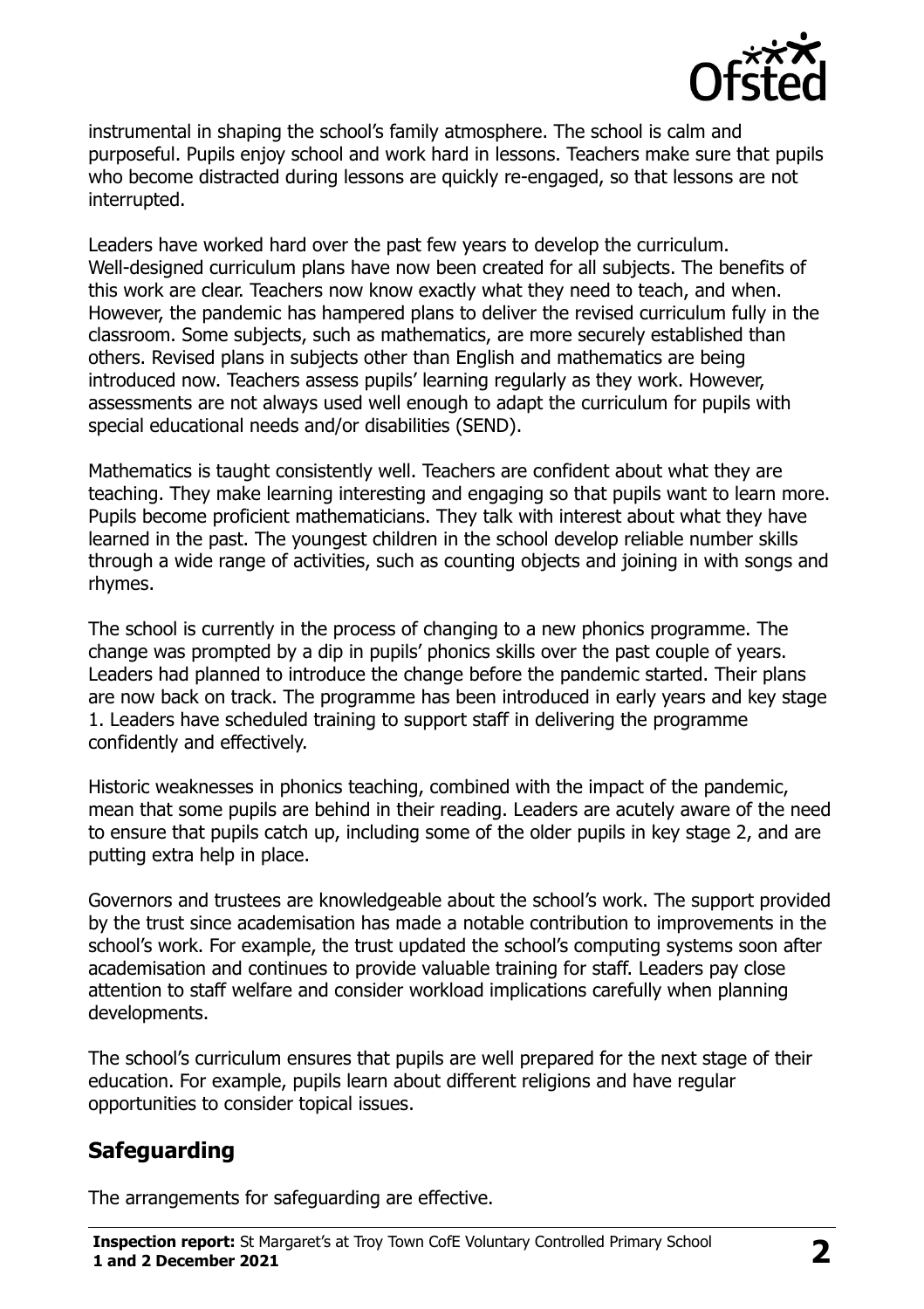

Leaders make sure that staff are knowledgeable about safeguarding procedures. Staff are clear about what to do if they have any concerns. School records show that leaders treat any worries raised seriously. They take prompt and suitable action to ensure pupils' safety. The school's home-school link worker provides a valuable link between parents and the school. All parents and staff who completed Ofsted's surveys say that pupils are safe in school.

The school's personal development curriculum helps to equip pupils with important skills. For example, they learn about the importance of self-respect and privacy, and about what they can do if something makes them feel uncomfortable. Pupils know what to do if they are worried about something they see online.

## **What does the school need to do to improve?**

## **(Information for the school and appropriate authority)**

- Leaders had intended to introduce the revised curriculum some time ago. However, the pandemic has made this difficult. As a result, some subjects, such as mathematics, are more securely established in the classrooms than others. The school is now introducing revised curriculum plans in other subjects, such as geography. Leaders should continue with these plans.
- Staff training has ensured that teachers are increasingly knowledgeable about pupils' needs. As a result, pupils with SEND are usually supported effectively. However, this is not always the case. Sometimes the curriculum is not always adapted well enough to ensure that pupils with SEND learn as well as they could. This is particularly the case in the foundation subjects. Not all adults are knowledgeable about what they can do to support pupils with SEND. The recently appointed special educational needs coordinator is clear about where developments are needed, and suitable plans are in place to build on recent improvements. Leaders should prioritise this aspect of the school's work for development.

## **Background**

When we have judged a school to be good, we will then normally go into the school about once every four years to confirm that the school remains good. This is called a section 8 inspection of a good or outstanding school, because it is carried out under section 8 of the Education Act 2005. We do not give graded judgements on a section 8 inspection. However, if we find evidence that a school would now receive a higher or lower grade, then the next inspection will be a section 5 inspection. Usually this is within one to two years of the date of the section 8 inspection. If we have serious concerns about safeguarding, behaviour or the quality of education, we will deem the section 8 inspection as a section 5 inspection immediately.

This is the first section 8 inspection since we judged the predecessor school, St Margaret's at Troy Town CofE Voluntary Controlled Primary School, to be good in October 2013.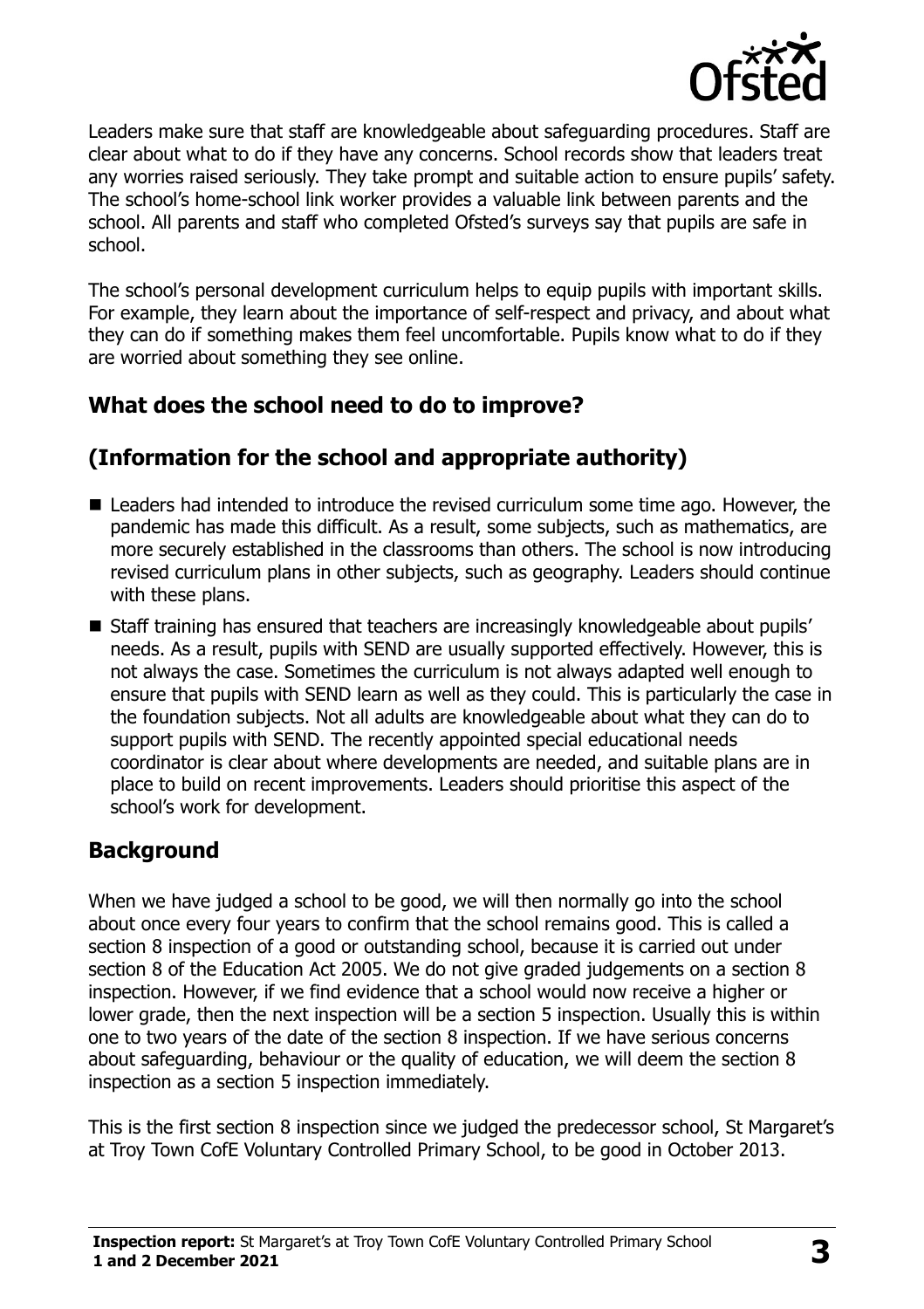

#### **How can I feed back my views?**

You can use [Ofsted Parent View](https://parentview.ofsted.gov.uk/) to give Ofsted your opinion on your child's school, or to find out what other parents and carers think. We use information from Ofsted Parent View when deciding which schools to inspect, when to inspect them and as part of their inspection.

The Department for Education has further [guidance](http://www.gov.uk/complain-about-school) on how to complain about a school.

If you are the school and you are not happy with the inspection or the report, you can [complain to Ofsted.](https://www.gov.uk/complain-ofsted-report)

#### **Further information**

You can search for [published performance information](http://www.compare-school-performance.service.gov.uk/) about the school.

In the report, '[disadvantaged pupils](http://www.gov.uk/guidance/pupil-premium-information-for-schools-and-alternative-provision-settings)' refers to those pupils who attract government pupil premium funding: pupils claiming free school meals at any point in the last six years and pupils in care or who left care through adoption or another formal route.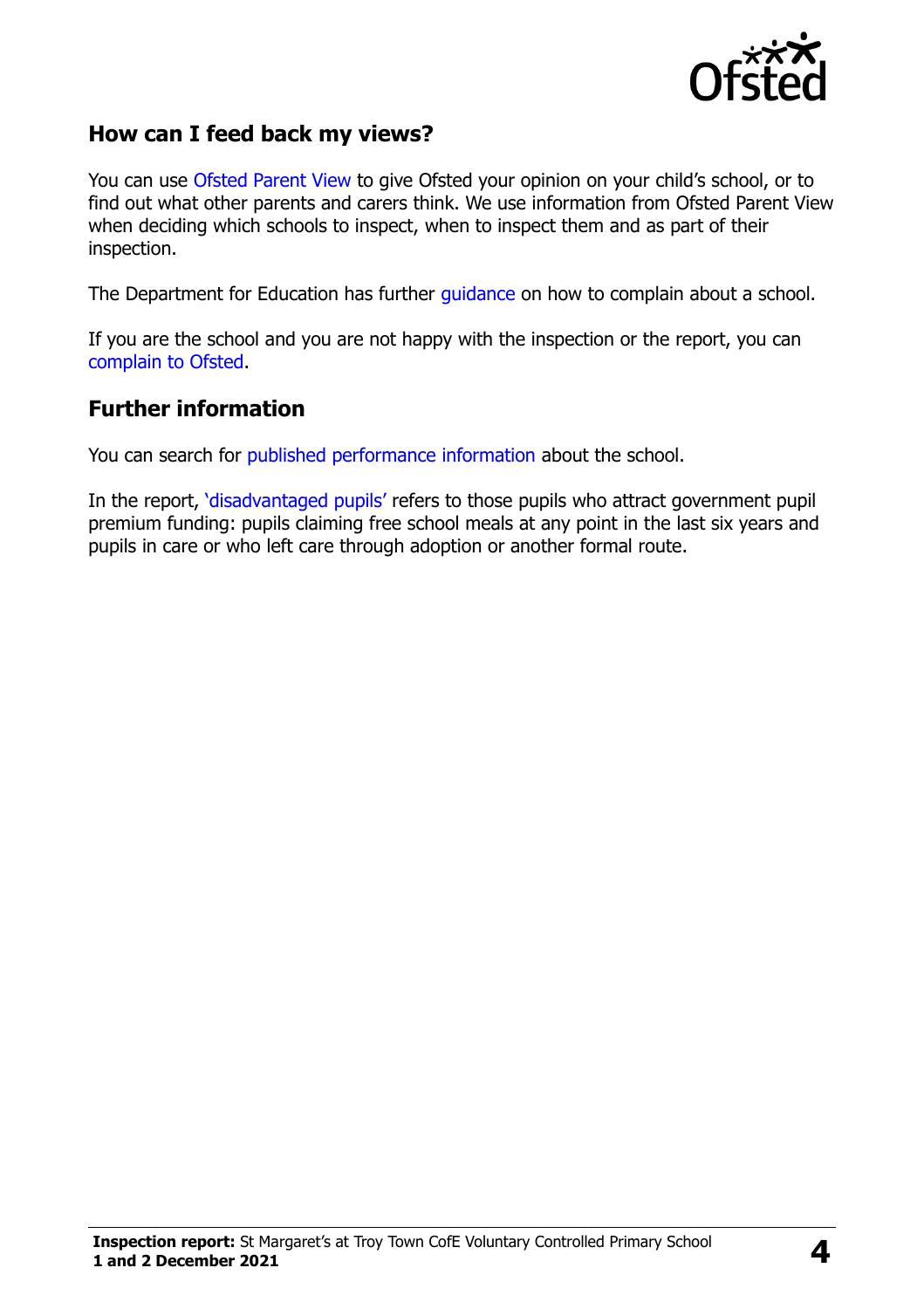

## **School details**

| Unique reference number             | 144914                                 |
|-------------------------------------|----------------------------------------|
| Local authority                     | Medway                                 |
| <b>Inspection number</b>            | 10203146                               |
| <b>Type of school</b>               | Primary                                |
| <b>School category</b>              | Academy converter                      |
| Age range of pupils                 | 3 to 11                                |
| <b>Gender of pupils</b>             | Mixed                                  |
| Number of pupils on the school roll | 220                                    |
| <b>Appropriate authority</b>        | Board of trustees                      |
| <b>Chair of trust</b>               | <b>Mark Wilkes</b>                     |
| <b>Headteacher</b>                  | Linda Jobling                          |
| Website                             | http://www.stmargaretsattroytown.co.uk |
| Date of previous inspection         | Not previously inspected               |

## **Information about this school**

- The school does not currently use alternative provision.
- The last section 48 inspection took place in 2017. The next section 48 inspection is due soon and leaders have made arrangements for this to take place in due course.
- The school has a breakfast club, which is open to pupils who attend the school.

## **Information about this inspection**

- This was the first routine inspection the school received since the COVID-19 pandemic began. The inspector discussed the impact of the pandemic with school leaders and has taken that into account in her evaluation.
- The inspector met with the headteacher, deputy headteacher, the chief executive officer of the trust and other senior leaders. She also spoke with four governors, including the chair of governors, and four trustees, including the chair of trustees.
- The inspector carried out deep dives in these subjects: reading, mathematics and geography. For each deep dive, the inspector met with subject leaders, looked at curriculum plans, visited a sample of lessons, spoke with teachers, spoke with some pupils about their learning, and looked at a sample of their work.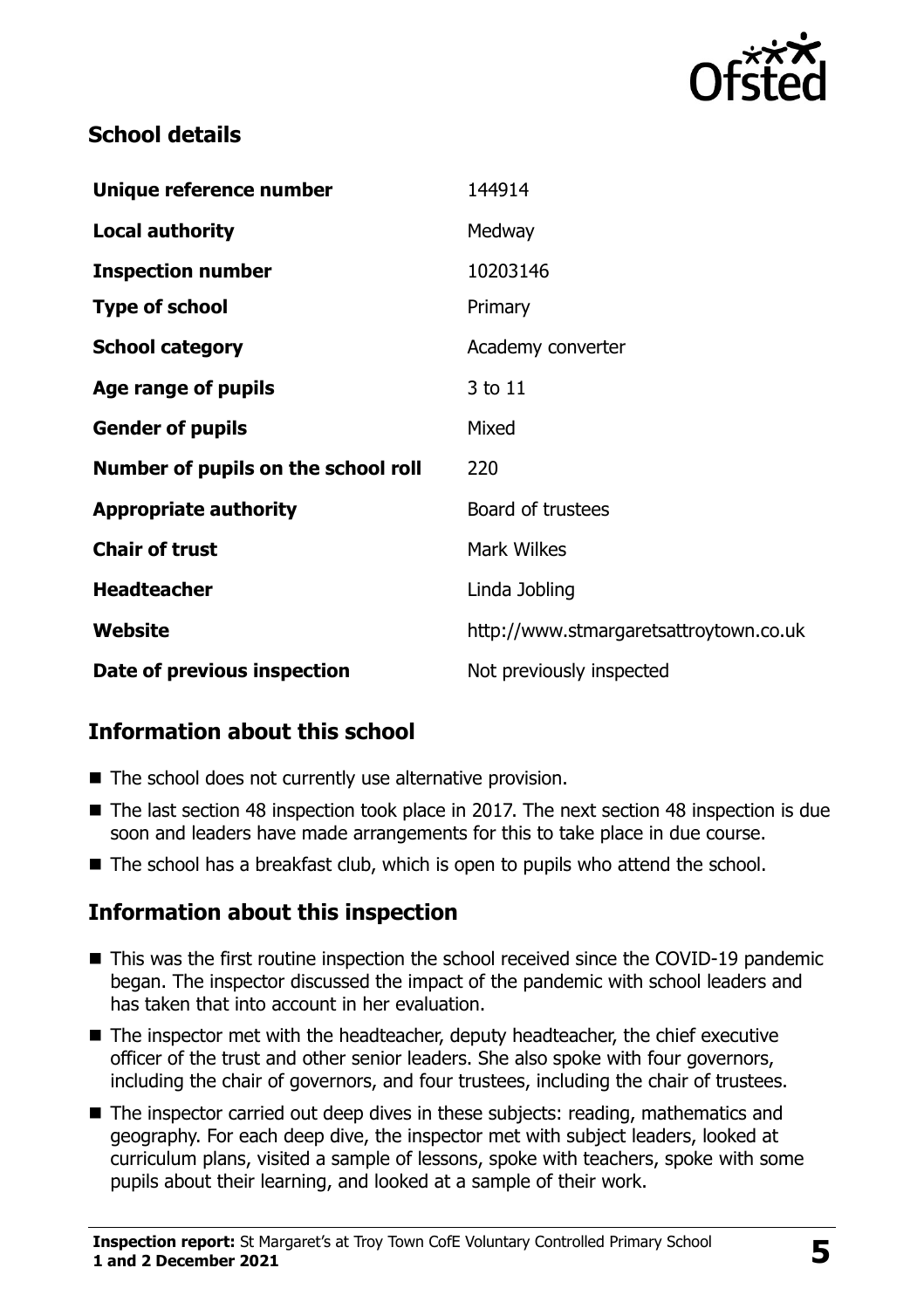

■ The inspector reviewed a range of safeguarding records and documents, including the single central record. She also met with the designated safeguarding lead, reviewed the school's safeguarding records and spoke with pupils.

#### **Inspection team**

Julie Sackett, lead inspector **Her Majesty's Inspector**